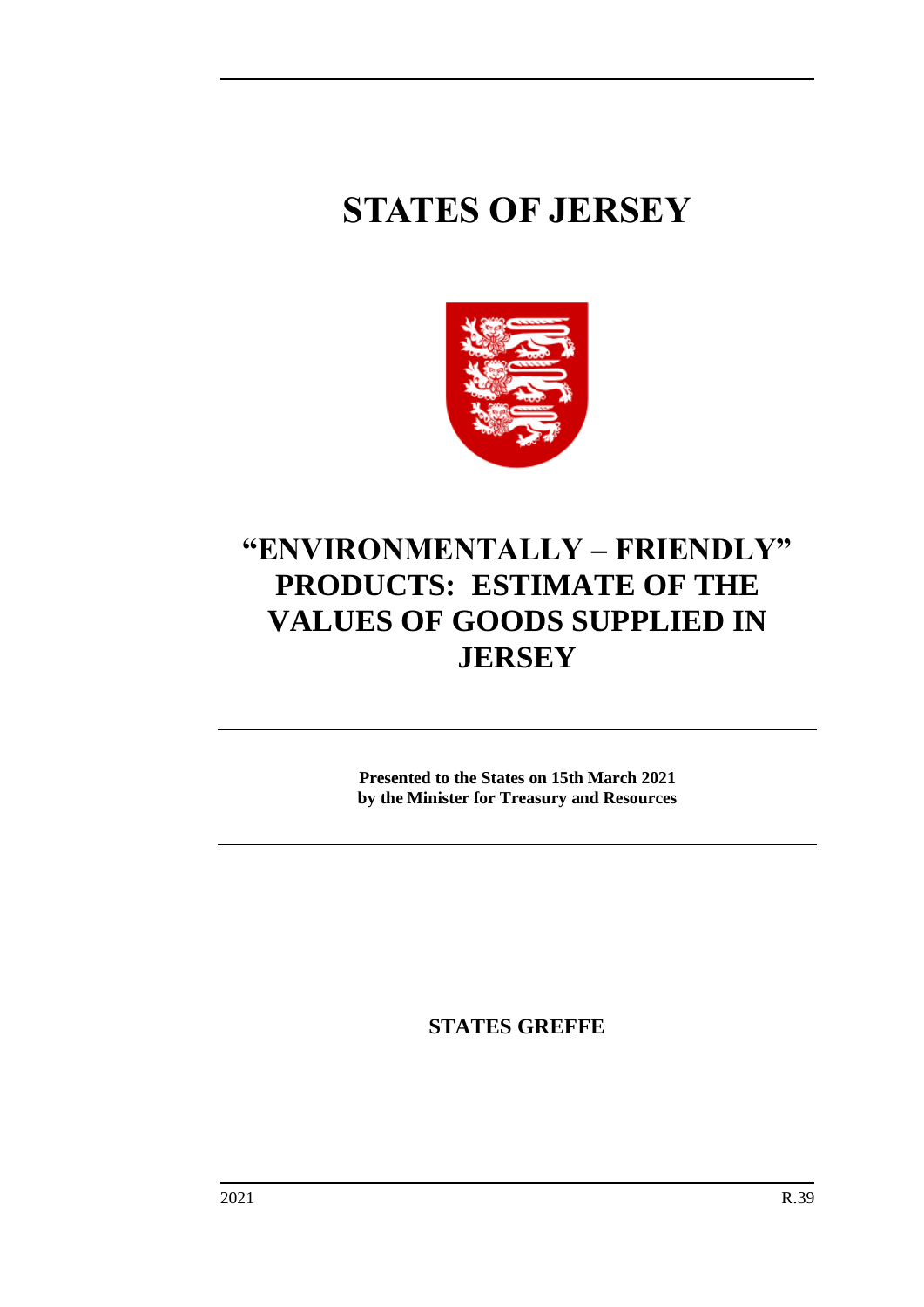#### **REPORT**

Deputy Ward's Amendment 10 to the draft Government Plan 2020-2023 asked the Minister for Treasury and Resources to estimate the effect of decreasing to 0% the GST chargeable on a number of "environmentally-friendly" goods. (The list – below – was further augmented by the amendment of Deputy Kirsten Morel.)

The Minister undertook at that time to estimate the values of such products supplied annually in Jersey. Due to the lack of existing data or information sources, this has been achieved through a general survey of known suppliers and subsequent estimation.

**The Minister remains convinced that reductions in GST are not effective in encouraging the take-up of environmentally-friendly products due to Jersey's low (5%) rate of GST.** The incentive created by zero-rating would be too little to affect the purchasing decisions of lower-income households and a needless bonus for higherincome households which are more likely in any event to invest in such goods.

Were the Government to incentivise take-up of such products, the Minister may be more inclined to support any investigation of schemes which subsidised the use of environmentally-friendly goods by lower-income households while maintaining the GST rate on such goods.

#### *Estimation has proved particularly difficult in respect of goods which might be incorporated into new dwellings, where the supply of dwellings will be zero-rated in any event. The values cited will include products ultimately zero-rated.*

The products surveyed are listed in the table below along with the Minister's estimate of the values (net of GST) supplied annually and the maximum amount of GST potentially involved.

| <b>Product</b> |                                                            | Estimate of aggregate<br>value (net of GST)<br>$(2019$ data)                               | Maximum amount of<br><b>GST</b> chargeable |
|----------------|------------------------------------------------------------|--------------------------------------------------------------------------------------------|--------------------------------------------|
| a)             | Solar panels                                               | Circa £360,000                                                                             | £18,000                                    |
| b)             | Electric<br>space<br>heating replacement<br>of oil heating | Insufficient data available<br>to estimate separately -<br>but partly recognised in<br>(f) | Not estimated                              |
| C)             | Electric cars, motor<br>bikes, scooters and<br>vans        | Circa $£2.4$ million                                                                       | £120,000                                   |
| d)             | Electric bikes and<br>cargo bikes                          | Circa £680,000                                                                             | £34,000                                    |

*Table: Estimate of Values of "Environmentally-Friendly" Products Supplied in Jersey in 2019*